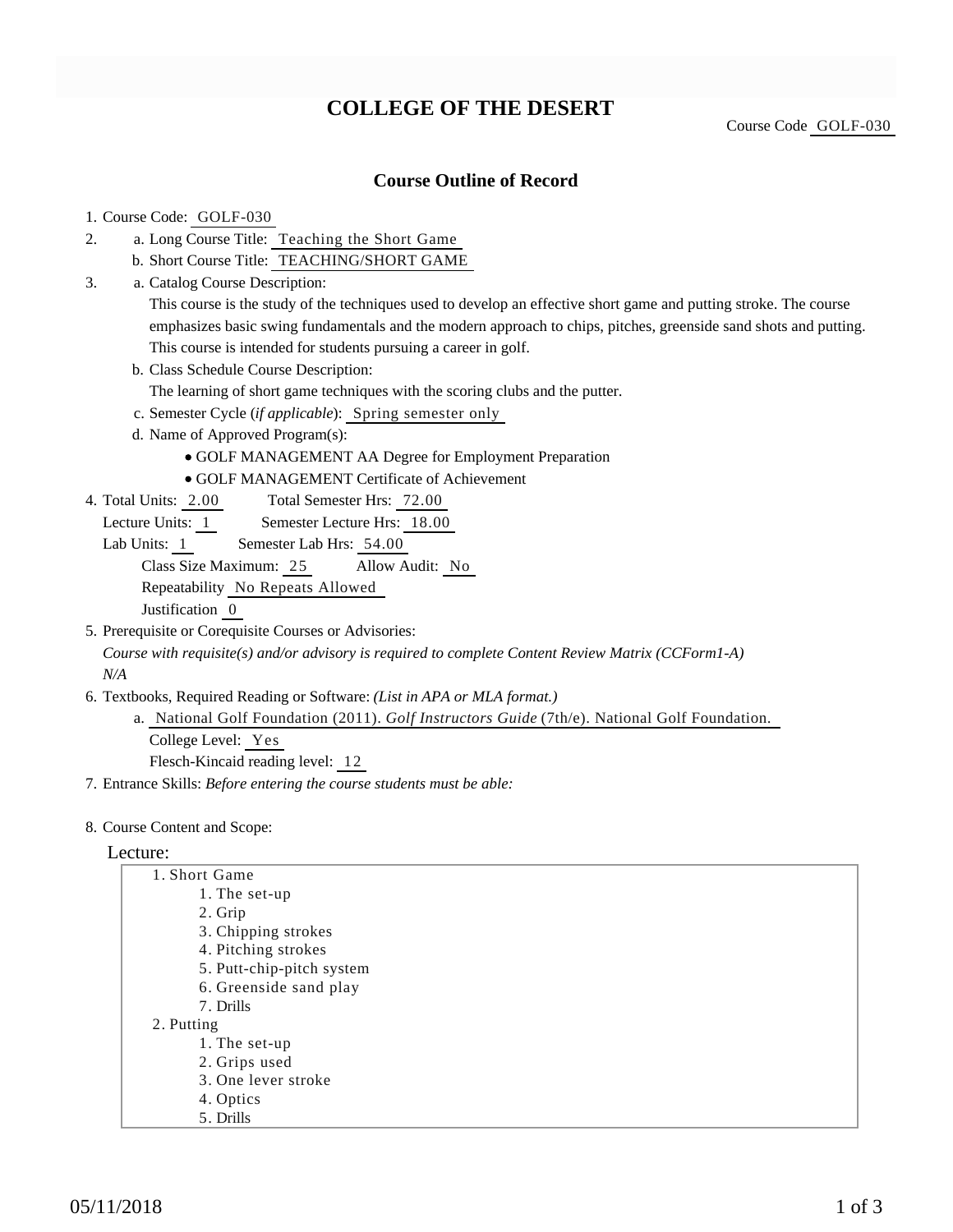Lab: *(if the "Lab Hours" is greater than zero this is required)*

Praticing the procedures and techniques of the short game shots.

9. Course Student Learning Outcomes:

1. Exhibit a short game and putting stroke.

10. Course Objectives: Upon completion of this course, students will be able to:

a. Recognize the difference between chipping and pitching strokes and be able to execute each type of stroke during practice sessions at the golf facility.

- 11. Methods of Instruction: *(Integration: Elements should validate parallel course outline elements)* 
	- a. Discussion
	- b. Laboratory
	- c. Lecture
	- d. Observation
	- e. Participation

### Other Methods:

Electronic Presentation (PowerPoint) Lesson handouts Practice and exhibition of teaching skills

12. Assignments: (List samples of specific activities/assignments students are expected to complete both in and outside of class.) In Class Hours: 72.00

# Outside Class Hours: 36.00

- a. Out-of-class Assignments
	- a. Readings in the textbook and in recommended supplementary literature.

b. Attendance and participation in laboratory sessions, including ball striking sessions and critique of other students' performance.

b. In-class Assignments

a. Attendance of lectures by instructor and guest speakers including the taking of notes thereon.

b. Viewing of videos and filmed programs, including the taking of notes thereon.

13. Methods of Evaluating Student Progress: The student will demonstrate proficiency by:

- Field/physical activity observations
- Presentations/student demonstration observations Skill Demonstration
- Group activity participation/observation
- True/false/multiple choice examinations
- Mid-term and final evaluations
- Oral and practical examination
- 14. Methods of Evaluating: Additional Assessment Information:
- 15. Need/Purpose/Rationale -- All courses must meet one or more CCC missions.
	- PO Career and Technical Education

Fulfill the requirements for an entry- level position in their field.

- IO Personal and Professional Development
	- Self-evaluate knowledge, skills, and abilities.
- 16. Comparable Transfer Course

| <b>University System</b> | <b>Campus</b> | <b>Course Number</b> | <b>Course Title</b> | <b>Catalog Year</b> |
|--------------------------|---------------|----------------------|---------------------|---------------------|
|                          |               |                      |                     |                     |